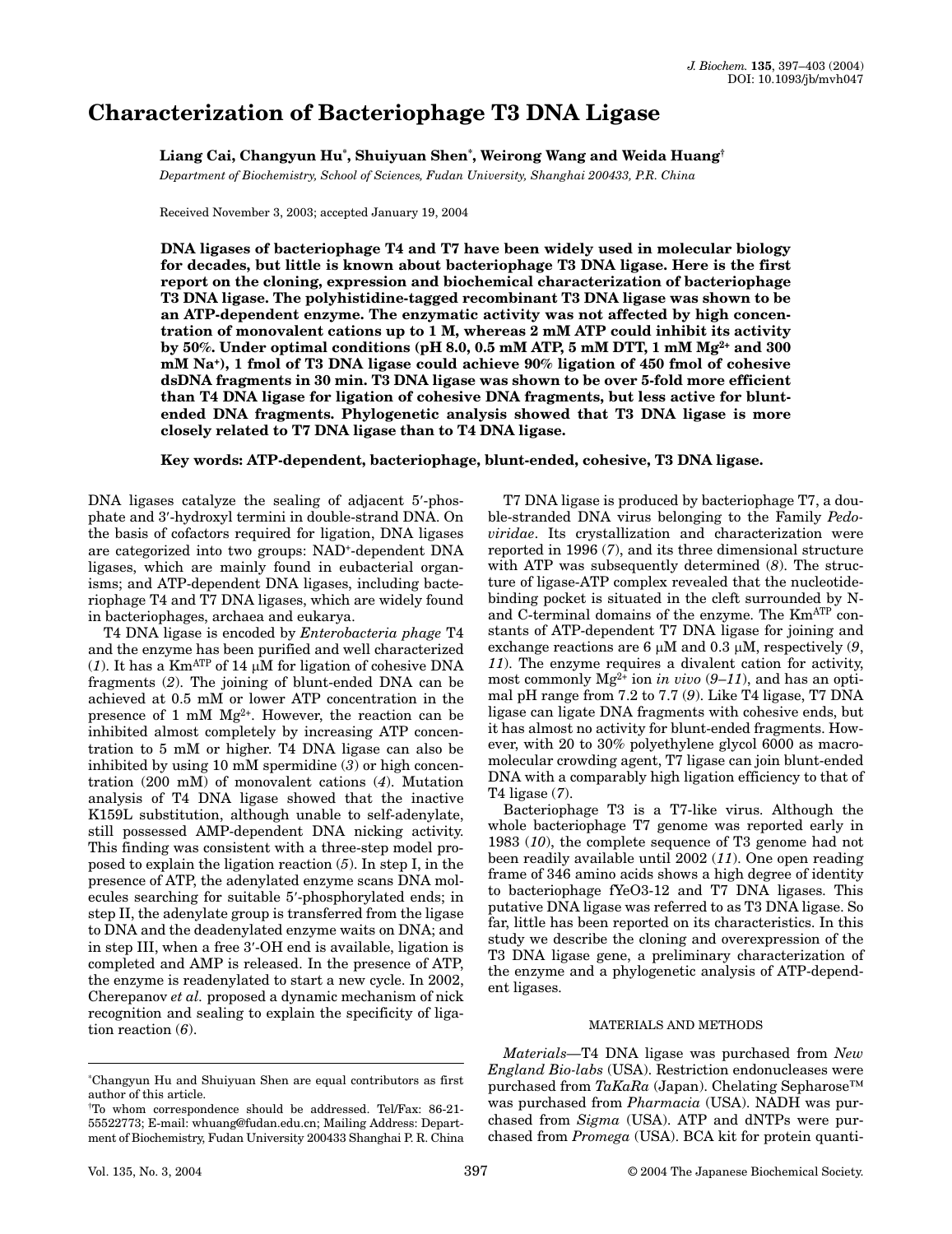Fig. 1. **Purification and enzyme activity of T3 DNA ligase.** (A) Coomassie Brilliant Blue staining of a 12% SDS–polyacrylmide gel showing the expression level of T3 ligase in BL21 cells and the purified fractions from the Ni-affinity chromatography. Lane 1, supernatant of cell lysate; lane 2, flowthrough of buffer A; lane 3, flow-through of wash buffer containing 50 mM imidazole; lane 4, eluate fraction of elution buffer containing 250 mM imidazole. The positions and sizes (kDa) of marker proteins are indicated on the left. (B) Reaction mixture containing 450 fmol *Hin*dIII linearized pBluescript II SK (+) DNA, 66 mM Tris-HCl (pH 8.0), 1 mM  $MgCl<sub>2</sub>$ , 5 mM DTT, 0.1 mM ATP, 300 mM NaCl and different amounts of T3 DNA ligase as indicated was incubated at 20°C for



30 min and the reaction was terminated by the addition of 60 mM EDTA and 0.1% SDS. The extent of ligation was plotted against the concentration of T3 DNA ligase.

tative assay was purchased from *Pierce* (USA). Plasmid pET-32a was purchased from *Novagen* (USA).

*Cloning of T3 DNA Ligase—*T3 DNA ligase gene was amplified from DNA samples isolated from *Escherichia coli* cells transfected with bacteriophage T3 (ATCC 11303) by polymerase chain reaction (PCR). The primers were designed according to the nucleotide sequence reported previously. The 5′ primer, CG*GGATCC*ATGA-ACATCTTCAATACCAAC, contains a *Bam*HI site, and the 3′ primer, GC*GTCGAC*TGAGCCAGTGAGTTGGT-TAC, contains a *Sal*I site. PCR product was digested with *Bam*HI and *Sal*I and ligated directly into pET-32a. The resulting construct, pET-32a-T3, was verified by DNA sequencing.

*Expression and Purification of T3 DNA Ligase—*The expression construct pET-32a-T3 was transformed into *E. coli* strain BL21 (DE3). For large-scale expression, 100 ml of LB medium supplemented with 50 µg/ml ampicillin was inoculated with 2 ml of overnight culture and further incubated at 37°C with shaking. IPTG was added to a final concentration of 0.3 mM at mid-log phase  $(A_{550} =$ 0.6), and the incubation was continued with shaking at either 37 or 22°C for 4 h. The cells were harvested by centrifugation and lysed by sonication in phosphate-buffered saline. After removal of cell debris by centrifugation, the supernatant was loaded onto a Ni2+-charged Chelating Sepharose™ column that had been pre-equilibrated with buffer A (20 mM Tris-HCl, 500 mM NaCl, pH 7.9) at a flow rate of 1 ml/min. The column was then washed with 5 column volumes of buffer A followed by 5 column volumes of wash buffer (20 mM Tris-HCl, 500 mM NaCl, 50 mM imidazole, pH 7.9), and eluted with elution buffer (20 mM Tris-HCl, 500 mM NaCl, 250 mM imidazole, pH 7.9). The eluted fractions containing T3 DNA ligase were pooled and subjected to dialysis, and the protein amount was determined.

*Enzymatic Activity Assay—*DNA fragments with either cohesive or blunt ends were prepared by digesting pBluescript II  $SK(+)$  plasmid with suitable restriction enzymes to completion. The digests were treated with phenol/chloroform extraction and recovered by ethanol precipitation. Ligation mixture in a total volume of 10 µl contained 450 fmol of linearized DNA, 66 mM Tris-HCl buffer, 5 mM DTT, and additional ingredients including different

amounts of T3 DNA ligase, ATP,  $MgCl<sub>2</sub>$  and NaCl as indicated. Then ligation reaction was usually carried out at 20°C for 30 min and terminated by addition of an equal volume of 60 mM EDTA and 0.1% SDS. Mixtures were then subjected to electrophoresis on 1.2% agarose gel, and the ligation efficiency was determined by gel scanning using an Eagle Imaging system.

*Phylogenetic Analysis—*Nucleotide sequences of ATPdependent DNA ligases were downloaded from *GenBank* (NCBI, USA) and sequence alignment was performed using *ClustalX* 1.5b (*[12](#page-6-3)*). Phylogenetic tree was constructed with *Phylip* 3.6 (Joseph Felsenstein, University of Washington).

### RESULTS

*Expression and Purification of T3 DNA Ligase—*The gene encoding T3 DNA ligase was amplified by PCR with a pair of primers designed according to the nucleotide sequence registered in *GenBank*. His-tag was fused to the N-terminus of T3 DNA ligase in pET-32a vector. The resultant construct pET-32a-T3 was transformed into *E. coli* strain BL21 (DE3) for expression. Although cells cultured at 37°C and induced with 1 mM IPTG had higher productivity of T3 DNA ligase, the large body of the ligase formed inclusion bodies and no enzymatic activity was detected. On the contrary, cells grown at 22°C produced T3 DNA ligase in a soluble form, which accounted for more than 30% of the total soluble proteins (Fig. [1](#page-6-4) A, lane 1). The His-tagged T3 DNA ligase was purified by chelating chromatography to near homogeneity (Fig. [1](#page-6-4) A, lane 4).

*Ligation Efficiency for Cohesive DNA—*The enzymatic activity of His-tagged T3 DNA ligase purified by chelating chromatography from cell lysate was measured with *Hin*dIII-linearized pBluescript II SK (+) DNA as substrate. Different amounts of T3 DNA ligase, varying from 0 to 2.5 fmol were added to 10 µl of reaction mixture containing 450 fmol *Hin*dIII-linearized pBluescript II SK (+) DNA and incubated at 20°C for 30 min. Gel electrophoresis showed that 1 fmol of T3 DNA ligase could achieve 90% ligation of DNA with cohesive ends (Fig. [1B](#page-6-4)). To achieve 90% ligation, 6 fmol of T4 DNA ligase (New England Bio-labs, USA) was needed in parallel reactions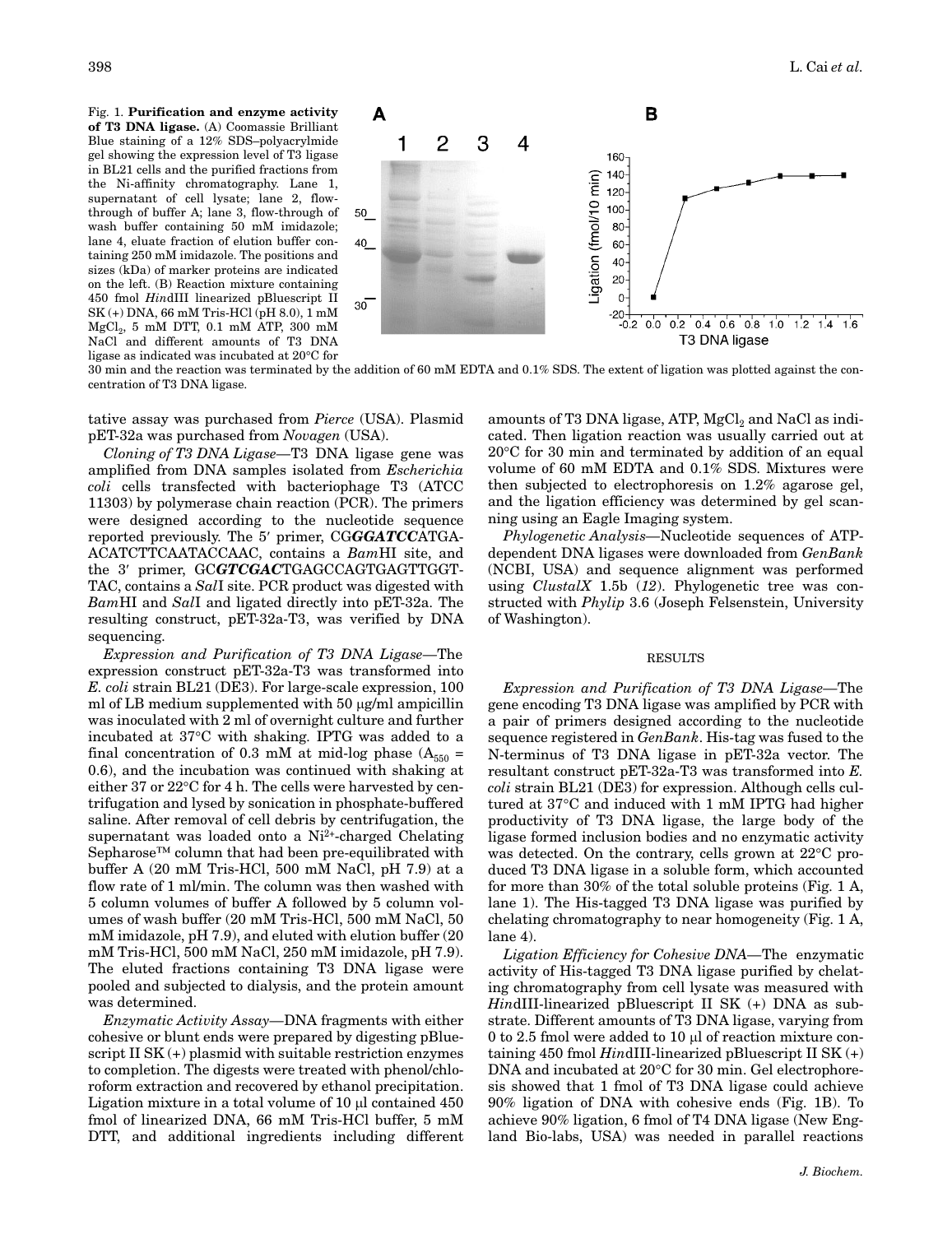

Fig. 2. **Effect of PEG on blunt-ended DNA ligation.** Reaction mixture contained 450 fmol pBluescript II SK DNA linearized with EcoR V, 66 mM Tris-HCl (pH 8.0), 5 mM DTT, 300 mM NaCl, 1 mM MgCl2, 0.5 mM ATP, 1 fmol T3 DNA ligase and PEG 6000 as indi-cated. Reaction was performed at 20°C for 30 min and terminated by the addition of 60 mM EDTA and 0.1% SDS. The reaction products were analyzed by scanning the gels.

under the conditions recommended by the T4 ligase provider. Therefore, for cohesive end ligation, T3 DNA ligase is more efficient than T4 DNA ligase.

*Ligation Efficiency for Blunt-Ended DNA—*To investigate the ligation efficiency for blunt-ended DNA substrates, restriction endonucleases *Sma*I and *Eco*RV were used to digest pBluescript II SK (+) to generate G/C matched and A/T matched blunt ends, respectively. Ligation assay showed that T3 DNA ligase had little activity to join blunt-ended DNA, since no ligation was observed. However, in the presence of 15% PEG 6000, about 60– 70% of the linear DNA could be ligated within 30 min (Fig. [2](#page-6-4)). This characteristic is quite similar to that of T7 DNA ligase. On the other hand, T4 DNA ligase has the capacity to ligate blunt-ended DNA without the aid of PEG 6000, although the addition of 10% PEG6000 can increase ligation efficiency greatly (*[4](#page-5-3)*, *[7](#page-5-6)*). T3 DNA ligase was also found to have a higher efficiency in joining A/T matched blunt-ended DNA than G/C matched ends (data not shown).

*Effect of Temperature on Enzymatic Activity—*T3 DNA ligase was relatively insensitive to reaction temperature in the range of 16–37°C. In a 30-min reaction at 20°C, T3 DNA ligase produced the maximum amount of joined DNA (Fig. [3](#page-6-4)A). Extended incubation (over night) at lower temperature (16°C) sealed almost all linear DNA fragments (data not shown), but enzymatic activity decreased drastically at temperatures higher than 45°C. The time course of ligase activity assay at 20°C (Fig. [3B](#page-6-4)) revealed that T3 DNA ligase could ligate up to 90% of cohesive DNA within 30 min.

*Effect of Ion Concentration on Enzymatic Activity—* With the supplement of  $1 \text{ mM } MgCl<sub>2</sub>$ , the effect of different concentrations of NaCl on enzymatic activity of T3 DNA ligase was investigated. The results revealed that low concentrations of NaCl could promote the enzyme activity significantly, and the optimal concentration of NaCl for T3 DNA ligase was 300 mM. Surprisingly, the ligase still kept about 95% activity in the presence of 1 M NaCl (Fig. [4A](#page-6-4)). Potassium chloride had a similar effect on T3 DNA ligase (not shown). This finding is interesting, as most ligases from other sources are sensitive to high concentration of monovalent ions. The activity of the ligase from *Methanobacterium thermoautotophium* reduced dramatically when NaCl concentration rose above 10 mM (*[13](#page-6-5)*), and *Saccharomyces cerevisiae* Cdc9p DNA ligase was even more sensitive to ions (*[14](#page-6-6)*). T4 DNA ligase lost 70% activity in the presence of 300 mM NaCl (*[4](#page-5-3)*).

The effect of several bivalent ions was also investigated in ligation reaction containing 300 mM NaCl (Fig. [4](#page-6-4)C). The presence of 5 mM  $Mg^{2+}$  or  $Ca^{2+}$  increased the activity 9-fold, while  $5mM$   $Mn^{2+}$  increased the activity 7fold, compared to that without the ions. CaCl<sub>2</sub> concentration gradient assay (from 0 to10 mM) showed that the enzyme reached the highest activity in the mixture containing 1 mM  $CaCl<sub>2</sub>$  (Fig. [4](#page-6-4) B). MgCl<sub>2</sub> had similar effect on T3 ligase activity. T4 DNA ligase is also most active in the presence of 1 mM  $MgCl<sub>2</sub>(4)$  $MgCl<sub>2</sub>(4)$  $MgCl<sub>2</sub>(4)$ .

*Effect of pH on Enzymatic Activity—*Although the isoelectric point of T3 DNA ligase calculated from its amino acid sequence is 5.14, ligation reactions showed that the T3 DNA ligase was most active at pH 8.0. This is quite close to the optimum pH of T4 DNA ligase (pH 7.2–7.8) and T7 DNA ligase (pH 7.2–7.7). The T3 DNA ligase retained about 80% of its activity at pH 6.5 and pH 8.5 (Fig. [4](#page-6-4) D).

*Specificity of Nucleotide Cofactors—*T7 DNA ligase is ATP-dependent; most activity is achieved in the presence of 0.5 mM ATP (*[7](#page-5-6)*). To define the specificity of T3 DNA



Fig. 3. **Temperature effect and time course.** (A) Effect of reaction temperature on ligation. Reaction mixture containing 450 fmol *Hin*dIII-linearized pBluescript II SK (+) DNA, 66 mM Tris-HCl (pH 8.0), 5 mM DTT, 1 fmol T3 DNA ligase, 300 mM NaCl, 1 mM  $MgCl<sub>2</sub>$  and 0.5 mM ATP was incubated for 30 min at different temperatures as indicated, and the reaction was terminated by the addition of 60 mM EDTA and 0.1% SDS. The ligation products were measured by gel scanning. (B) Ligation time course. A standard reaction mixture was incu-bated at 20°C for different times as indicated. The ligation was measured by gel scanning.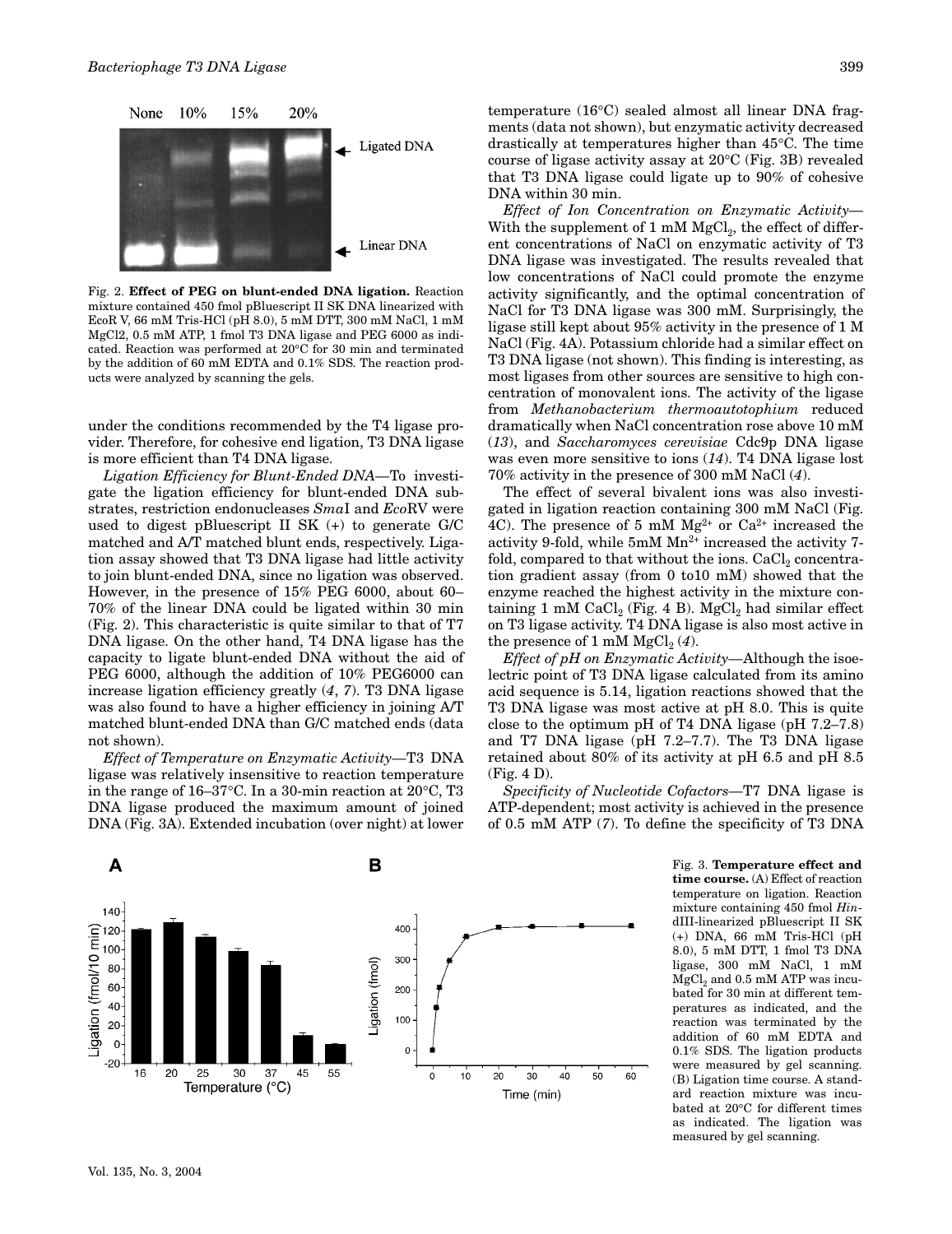

Fig. 4. **Effect of metal ions, pH and nucleotide cofactors.** Reaction mixture contained 450 fmol *Hin*dIII-linearized pBluescript II SK (+) DNA, 66 mM Tris-HCl (pH 8.0 unless otherwise indicated), 5 mM DTT, 1 fmol T3 DNA ligase and additional ingredients as indicated. The ligation reaction was performed at 20°C for 30 min. The extent of ligation was plotted as a function of sodium concentration in the presence of 0.5 mM ATP and 1 mM  $MgCl<sub>2</sub>$  (panel A) and calcium concentration in the presence of 0.5 mM ATP and 300 mM NaCl (panel B). Panels (C) and (E) show the ligase activity in the

metal ions as indicated, and that in the mixture containing 300 mM NaCl, 1 mM MgCl<sub>2</sub> and 0.5 mM dNTPs or NADH as indicated, respectively. Ion and nucleotide were omitted from the corresponding control reaction (none). Panels (D) and (F) show the ligation extent plotted as a function of pH (mixture contained 0.5 mM ATP, 300 mM NaCl and 1 mM  $MgCl<sub>2</sub>$ ) and ATP concentration (reaction mixture contained 300 mM NaCl and  $1 \text{ mM MgCl}_2$ ), respectively.

ligase to nucleotide cofactors, 0.5 mM ATP, dATP, dCTP, dGTP, dTTP or NADH was added to reaction mixtures, and ligation efficiencies were measured. As shown in Fig. [4E](#page-6-4), T3 DNA ligase is an ATP-dependent enzyme, as the enzyme could be activated completely only in solution with ATP or dATP. The enzymatic activity of T3 DNA ligase increases with ATP concentration; it reaches the highest level at  $0.5$  mM, and then falls as the concentration goes higher (Fig. [4](#page-6-4)F). NADH, dCTP, dGTP and dTTP have slight stimulatory effect (close to 2-fold) compared to the non-ATP ligation.

Different concentrations of ATP were used as substrates in the activity assay in which all other components were included as needed, and the reaction was stopped at different time points by the addition of 60 mM EDTA and 0.1% SDS. Double reciprocal plotting revealed that KmATP of T3 DNA ligase in the ligation of cohesive DNA is  $14.4 \mu M$  (data not shown).

#### DISCUSSION

This is the first report about the characterization of bacteriophage T3 DNA ligase. T3 and T7 DNA liagses show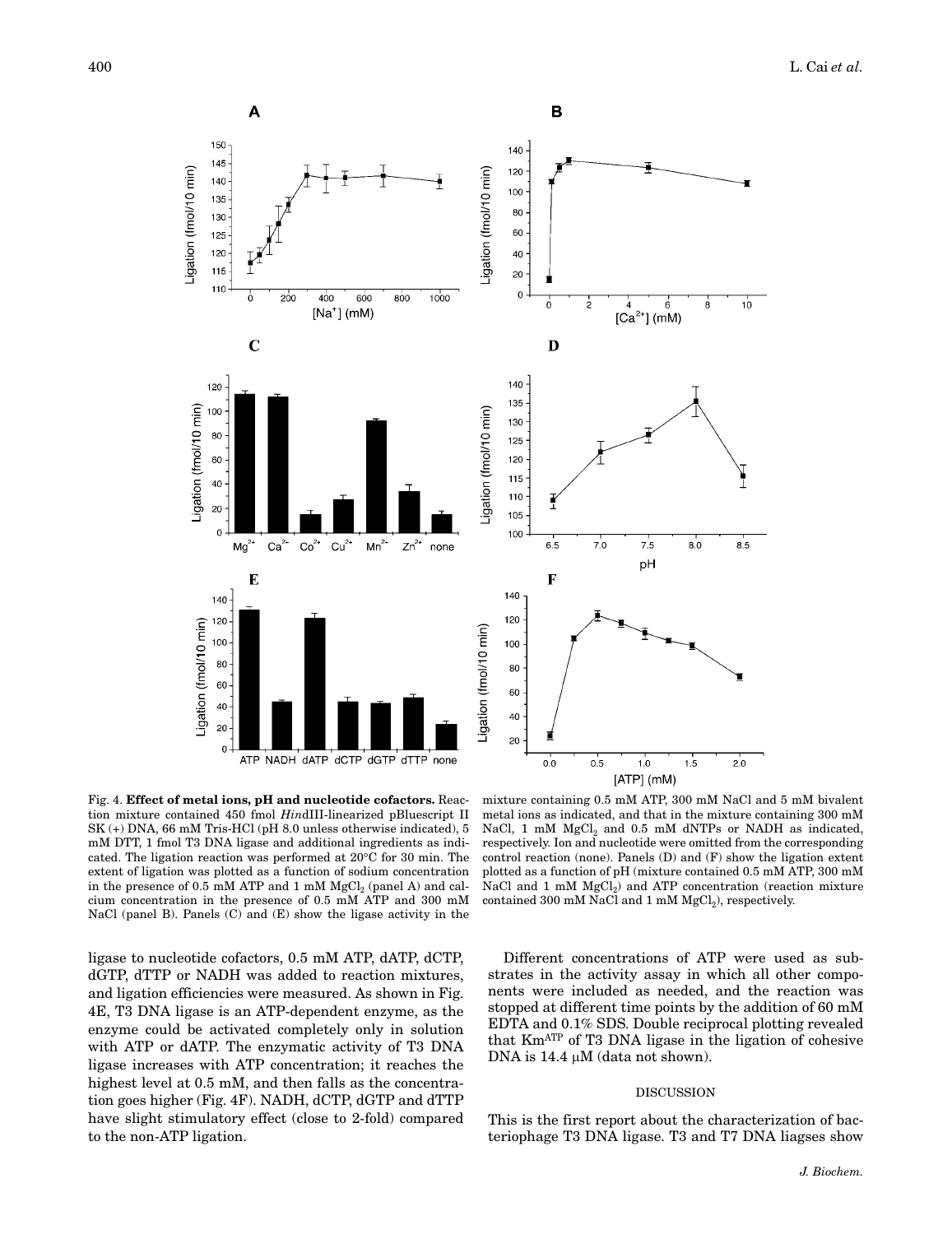| T7 DNA ligase                                                                                                                                                                                                                                                                                                                                                                                                  |  |  |  |                                                                                                                                |
|----------------------------------------------------------------------------------------------------------------------------------------------------------------------------------------------------------------------------------------------------------------------------------------------------------------------------------------------------------------------------------------------------------------|--|--|--|--------------------------------------------------------------------------------------------------------------------------------|
| T3 DNA ligase                                                                                                                                                                                                                                                                                                                                                                                                  |  |  |  | 48 10 10 20 30<br>(1) MMNIKTNPFKAVSFVESAIKKALDNAGYLIAEIKYDGVRGNICVDNTA<br>(1) MNIFNTNPFKAVSFVESAVKKALETSGYLIADCKYDGVRGNIVVDNVA |
|                                                                                                                                                                                                                                                                                                                                                                                                                |  |  |  |                                                                                                                                |
|                                                                                                                                                                                                                                                                                                                                                                                                                |  |  |  |                                                                                                                                |
| $\begin{array}{cccc} \text{(49)} \ 49 & 49 & 60 & 70 & 80 & 96 \\ \text{TT DNA ligase} \  \, (49) \ \text{NSYWLSRVSKTIPALEHLMGFDVRWKRLLMDDRCFYKDGFMLDGELMW} \\ \text{TS DNA ligase} \  \, (49) \ \text{EAAWLSRVSKFIPALEHLMGFDKRWQQLLMDDRCIFPDGFMLDGELMW} \end{array}$                                                                                                                                          |  |  |  |                                                                                                                                |
|                                                                                                                                                                                                                                                                                                                                                                                                                |  |  |  |                                                                                                                                |
|                                                                                                                                                                                                                                                                                                                                                                                                                |  |  |  |                                                                                                                                |
|                                                                                                                                                                                                                                                                                                                                                                                                                |  |  |  |                                                                                                                                |
| $\begin{tabular}{ll} (97) $97$ & $110$ & $120$ & $130$ & $144$ \\ \hline \text{T7 DNA ligase} & (97) KGVDFNTSSGLLRTKWTDTKNQEFHEELFVEPIRKKD---KVPFK \\ \text{T3 DNA ligase} & (97) KGVDFNTSSGLLRTKWVRKDMMGFHLTNVFTKLTPKGREVIDGKFEFH \\ \end{tabular}$                                                                                                                                                           |  |  |  |                                                                                                                                |
|                                                                                                                                                                                                                                                                                                                                                                                                                |  |  |  |                                                                                                                                |
|                                                                                                                                                                                                                                                                                                                                                                                                                |  |  |  |                                                                                                                                |
|                                                                                                                                                                                                                                                                                                                                                                                                                |  |  |  |                                                                                                                                |
|                                                                                                                                                                                                                                                                                                                                                                                                                |  |  |  |                                                                                                                                |
| $(145) \small{\hbox{\small{145}}\hbox{\small{150}}\hbox{\small{160}}\hbox{\small{170}}\hbox{\small{180}}\hbox{\small{192}}\hbox{\small{192}}\hbox{\small{192}}\hbox{\small{193}}\hbox{\small{145}}\hbox{\small{156}}\hbox{\small{157}}\hbox{\small{168}}\hbox{\small{169}}\hbox{\small{178}}\hbox{\small{179}}\hbox{\small{179}}\hbox{\small{179}}\hbox{\small{179}}\hbox{\small{189}}\hbox{\small{189}}\hbox$ |  |  |  |                                                                                                                                |
|                                                                                                                                                                                                                                                                                                                                                                                                                |  |  |  |                                                                                                                                |
|                                                                                                                                                                                                                                                                                                                                                                                                                |  |  |  |                                                                                                                                |
|                                                                                                                                                                                                                                                                                                                                                                                                                |  |  |  |                                                                                                                                |
|                                                                                                                                                                                                                                                                                                                                                                                                                |  |  |  |                                                                                                                                |
|                                                                                                                                                                                                                                                                                                                                                                                                                |  |  |  |                                                                                                                                |
|                                                                                                                                                                                                                                                                                                                                                                                                                |  |  |  |                                                                                                                                |
|                                                                                                                                                                                                                                                                                                                                                                                                                |  |  |  |                                                                                                                                |
| $\begin{array}{c} \text{(193)}~\text{193} \text{200} \text{210} \text{220} \text{230} \text{240} \\ \text{17 DNA ligase (187) EIENQAAESYEVYDWELQQLYEQKRAEGHEGLIVKDPMCIYKRGKKS} \\ \text{13 DNA ligase (193) EIEWLIAETYEVYDMDSLTELYEERRAEGHEGLIVKDPQGIYKRGKKS} \end{array}$                                                                                                                                     |  |  |  |                                                                                                                                |
|                                                                                                                                                                                                                                                                                                                                                                                                                |  |  |  |                                                                                                                                |
|                                                                                                                                                                                                                                                                                                                                                                                                                |  |  |  |                                                                                                                                |
|                                                                                                                                                                                                                                                                                                                                                                                                                |  |  |  |                                                                                                                                |
|                                                                                                                                                                                                                                                                                                                                                                                                                |  |  |  |                                                                                                                                |
| $\begin{array}{c} \text{(241)} \begin{array}{c} 241 \end{array} & \text{(242)}\\ \text{17 DNA ligase (235) GWWKMEENEDGILQGLVWGTKGLANEGKVIGFEVLLESGRLVNATN}\\ \text{13 DNA ligase (241) GWWKLKPECEADGILQGVMWGTEGLANEGKVIGFSVLLETGRLVDANN} \end{array}$                                                                                                                                                          |  |  |  |                                                                                                                                |
|                                                                                                                                                                                                                                                                                                                                                                                                                |  |  |  |                                                                                                                                |
|                                                                                                                                                                                                                                                                                                                                                                                                                |  |  |  |                                                                                                                                |
|                                                                                                                                                                                                                                                                                                                                                                                                                |  |  |  |                                                                                                                                |
|                                                                                                                                                                                                                                                                                                                                                                                                                |  |  |  |                                                                                                                                |
|                                                                                                                                                                                                                                                                                                                                                                                                                |  |  |  |                                                                                                                                |
|                                                                                                                                                                                                                                                                                                                                                                                                                |  |  |  |                                                                                                                                |
|                                                                                                                                                                                                                                                                                                                                                                                                                |  |  |  |                                                                                                                                |
| $\begin{array}{cc}\n (337) \ \frac{337}{350} & \frac{350}{365} \\ \hline\n 17 \text{ DNA ligase} & (331) \ \text{YMEETPDGSLRHPSTVMFRGTEDNPQEM} \end{array}$<br>T3 DNA ligase (318) YMEATPDGSLRHPSFEKFRGTEDNPQEKM                                                                                                                                                                                               |  |  |  |                                                                                                                                |



NP\_041963.1 (T7 DNA ligase). Identical residues are shaded with yellow and similar residues with green. The alignment was performed with the *AlgnX* program in *Vector NT1* Suite 8 (InfoMaxR).

many similarities in biochemical properties. Both of them are monomeric enzymes (*[7](#page-5-6)*); their optimal pHs are in the range  $7.2-7.7(7, 9)$  $7.2-7.7(7, 9)$  $7.2-7.7(7, 9)$  $7.2-7.7(7, 9)$ ; both require monocations  $(K<sup>+</sup>$  or Na<sup>+</sup>) and bivalent cations ( $Mg^{2+}$  or  $Ca^{2+}$ ) for in vitro ligation (*[7](#page-5-6)*); and both can ligate cohesive DNA fragments at a similar rate to T4 DNA ligase. Neither can join blunt-ended fragments efficiently, except when polyethylene glycol exists in the reaction mixture (*[7](#page-5-6)*). However, although 15% PEG 6000 enhances the ligation efficiency for bluntended DNA, neither T3 nor T7 DNA ligase would be a good alternative for in vitro DNA cloning, as the presence of a high concentration of PEG 6000 would greatly reduce the efficiency of the following transformation.

The alignment of amino acid sequences of T3 and T7 DNA ligases reveals 70% identity (Fig. [5\)](#page-6-4). T3 ligase appears to have all the conserved motifs that are known to form the ATP-binding pocket and the groove running between the two domains in T7 DNA ligase (*[8](#page-5-7)*). This finding suggests that T3 DNA ligase may be ATP-dependent, as is T7 DNA ligase. Our experiment demonstrated that ATP is indeed required for the ligase, as little ligation was found in the absence of ATP. However, it also has been observed that both T7 and T4 ligases can efficiently ligate DNA containing cohesive ends or nicked sites in the absence of ATP (*[7](#page-5-6)*). One reason for this was proposed to be that a great proportion of the enzyme preparation

Vol. 135, No. 3, 2004

was in the adenylated form and the AMP adduct contributed to the following ligation reaction (*[7](#page-5-6)*).

ATP may act a substrate in ligation reaction and follow similar mechanism as T7 DNA ligase. An interesting biochemical feature of T3 ligase, however, is that it displays the greatest activity at 0.5 mM of substrate ATP, and then the activity falls off, while T7 ligase retains a high level of activity at ATP concentration as high as 10 mM. The reason for this difference is not clear at present.

T3 DNA ligase can utilize ATP or dATP more efficiently than other nucleotides as its cofactors. It was suggested the ATP specificity could be explained by the interaction of 6-aminogroup of the adenine ring with the main-chain carbonyl of Ile-33 and the side chain of Glu-32 in T7 DNA ligase (*[8](#page-5-7)*). In T3 DNA ligase, the amino acids at these two positions are Cys-33 and Asp-32, and the adjacent amino acid residues are highly conserved. At biological pH, aspartic acid and glutamic acid are negatively charged, and cysteine is a polar amino acid with higher hydrophilicity than the non-polar amino acid isoleucine. If T3 ligase has the same common fold as T7 ligase, a change in the amino acids that have been shown to cluster around the ATP-binding site in T7 ligase might cause it to have a differentiated structure, and this might help to explain why a high concentration of ATP has an inhibitory effect on T3 ligase but not on T7 ligase. How-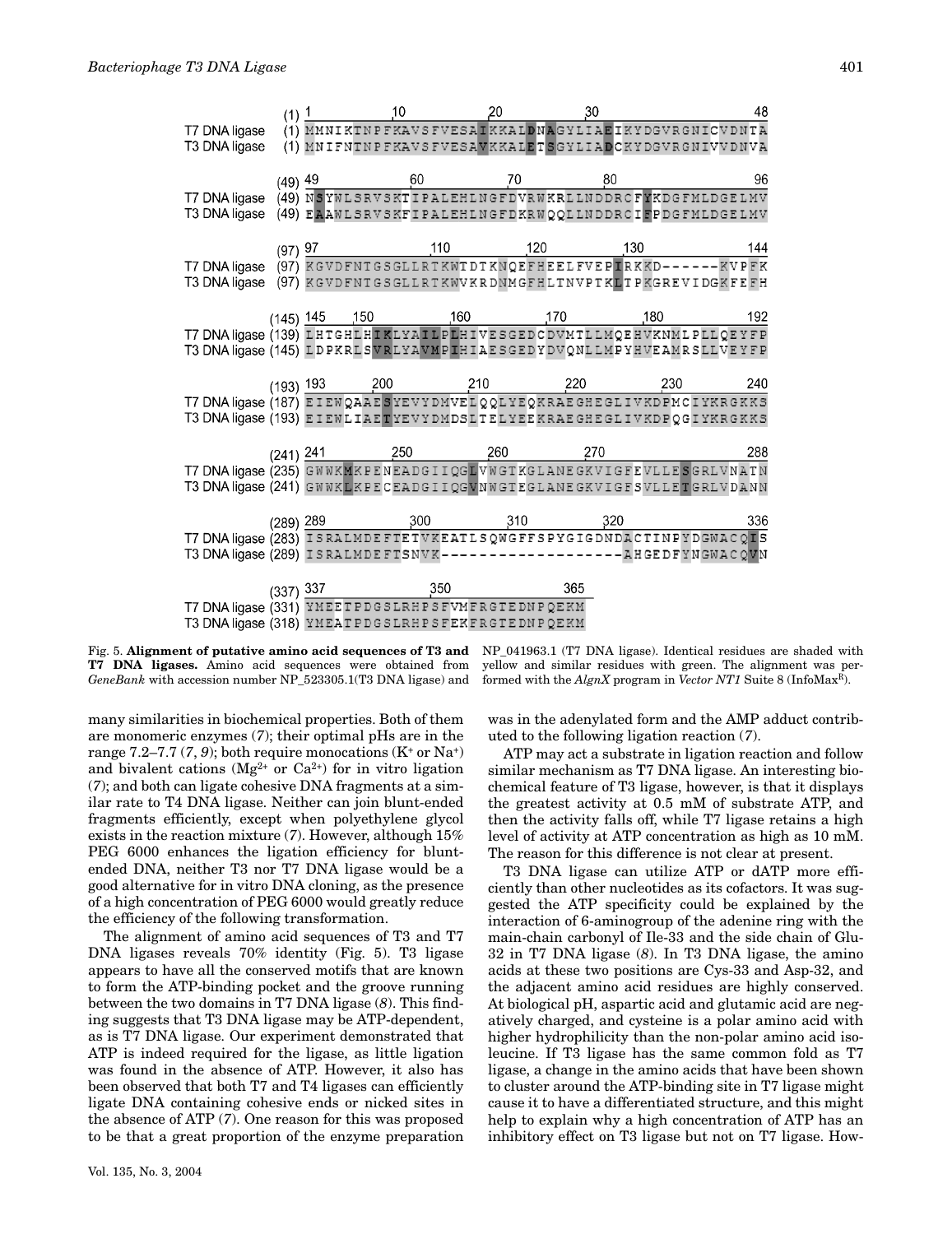

Fig. 6. **Phylogenetic tree of ATPdependent DNA ligases.** The NJ phylogenetic tree was constructed with *Phylip* 3.6 (Joseph Felsenstein, University of Washington). Bootstrap values (1,000 replications) were indicated at nodes All DNA sequences of ATP-dependent DNA ligases are obtained from *GenBank*. The full names of the hosts of DNA sequences are indicated in brackets. *A tum.C58* (*Agrobacterium tumefaciens* str. C58); A.aeo.VF5 (*Aquifex aeolicus* VF5); A.thaliana (*Arabidopsis thaliana);* Phage T3 (Bacteriophage T3); Phage T7 (Bacteriophage T7); C.elegans (*Caenorhabditis elegans*); C.bur.RSA (*Coxiella burnetii* RSA 493); D.discoide (*Dictyostelium discoideum*); E.phage.T4 (*Enterobacteria phage* T4); M.kan.AV19 (*Methanopyrus kandleri* AV19); M.ace.C2A (*Methanosa-*

*rcina acetivorans* C2A); M.maz.Goe1 (*Methanosarcina mazei* Goe1); P.aer.PAO1 (*Pseudomonas aeruginosa* PAO1); P.put.KT24 (*Pseudomonas putida* KT2440); P.syr.DC30 (*Pseudomonas syringae* pv tomato str. DC3000); R.fib.viru (*Rabbit fibroma virus*); S.one.MR-1 (*Shewanella oneidensis* MR-1); S. phage (*Sinorhizobium meliloti phage* PBC5); S.solfatar (*Sulfolobus solfataricus*); V.vul.CMCP (*Vibrio vulnificus* CMCP6); X.axo.306 (*Xanthomonas axonopodis* pv. citri str. 306); X.c.ATCC33 (*Xanthomonas campestris* pv. campestris str. ATCC33913); X.lae.III (*Xenopus laevis* III); X.lae.IV (*Xenopus laevis* IV); crena.74A4(*crenarchaeote* 74A4). The bacteriophage T3, T4 and T7 DNA ligases are circled.

ever, the exact mechanism involved awaits a structural study.

T3 DNA ligase also shows a considerable variation from T7 ligase in amino acids. Amino acid residues 122– 142 and the carboxyl termini of dozens of amino acids are the two major sequences that are different between the T3 and T7 ligase.

DNA ligase plays an important role in DNA replication and repair system in cells. The unique property of T3 DNA ligase leads us to speculate that it may have followed a different evolution path from T 4 and T7 DNA ligases. Here, we have constructed a NJ phylogenetic tree based on ATP-dependent DNA ligase DNA sequences available in *GenBank*. The phylogenetic tree containing bootstrap results could reveal some aspects of evolution.

Based on the phylogenetic tree of ATP-dependent DNA ligase sequences (Fig. [6\)](#page-6-4), bacteriophage T3 and T7 are grouped together with 100% reliability (*[15](#page-6-7)*). As they are classified into the same taxonomic family of *Pedoviridae*, it is thought that the evolution of the ligases has the same process as their organisms. Even if the ligase was admitted at a later stage from another organism, the invasion of ligase must have happened before the branching of *Pedoviridae*. Second, *Enterobacteria phage* T4 is positioned as an outgroup compared with bacteriophage T3 and T7, suggesting that *Enterobacteria phage* T4 has a different evolutionary process from bacteriophage T3. This might confer ligases with different characteristics, possibly those of ligating blunt-ended DNA. Various environmental selective pressures or different physiological contexts of hosts might lead to the attenuation of T3 DNA ligase blunt-ended DNA ligation activity. Third, *Rabbit fibroma* virus is positioned very close to the root of the tree, which reminds us that the ATP-dependent DNA ligase might be of viral origin. Fourth, DNA ligase III in *Xenopus laevis*, an amphibian model organism, is located at the root of the tree, while DNA ligase IV in *Xenopus*

*laevis* is a leaf of the tree. This discrepancy shows a picture in which DNA ligase IV in *Xenopus laevis* co-evolves with the organism, while DNA ligase III, only seen in mitochondria (*[16](#page-6-8)*), is the result of virus ligase invading at a later stage of evolution. Furthermore, the "host" *Xenopus laevis* might give the DNA ligase III more protection than a virus against high frequency mutation, allowing it to retain its original appearance of an ATP-dependent DNA ligase.

#### REFERENCES

- <span id="page-5-0"></span>1. Tait, R.C., Rodriguez, R.L., and West, R.W. (1980) The rapid purification of T4 DNA ligase from a lambda T4 lig lysogen. *J. Biol. Chem.* **255**, 813–815
- <span id="page-5-1"></span>2. Weiss, B., Jacquemin-Sablon, A., and Live, T.R. *et al*. (1986) Enzymatic breakage and joining of deoxyribonucleic acid. VI. Further purification and properties of polynucleotide ligase from Escherichia coli infected with bacteriophage T4. *J. Biol. Chem.* **243**, 4543–4555
- <span id="page-5-2"></span>3. Ferretti, L. and Sgaramella, V. (1981) Specific and reversible inhibition of the blunt end joining activity of the T4 DNA ligase. *Nucleic Acids Res.* **9**, 3695–3705
- <span id="page-5-3"></span>4. Hayashi, K., Nakazawa, M., Ishizaki, Y., and Obayashi, A. (1985) Influence of monovalent cations on the activity of T4 DNA ligase in the presence of polyethylene glycol. *Nucleic Acids Res.* **13**, 3261–3271
- <span id="page-5-4"></span>5. Rossi, R., Montecucco, A., Ciarrocchi, G., and Biamonti, G. (1997) Functional characterization of the T4 DNA ligase: a new insight into the mechanism of action. *Nucleic Acids Res.* **25**, 2106–2113
- <span id="page-5-5"></span>6. Cherepanov, A.V. and de Vries S. (2002) Dynamic mechanism of nick recognition by DNA ligase. *Eur. J. Biochem.* **269**, 5993– 5999
- <span id="page-5-6"></span>7. Doherty, A.J., Ashford, S.R., Subramanya, H.S., and Wigley, D.B. (1996) Bacteriophage T7 DNA ligase. Overexpression, purification, crystallization, and characterization. *J. Biol. Chem.* **271**, 11083–11089
- <span id="page-5-7"></span>8. Subramanya, H.S., Doherty, A.J., Ashford, S.R., and Wigley, D.B. (1996) Crystal structure of an ATP-dependent DNA ligase from bacteriophage T7. *Cell* **85**, 607–615